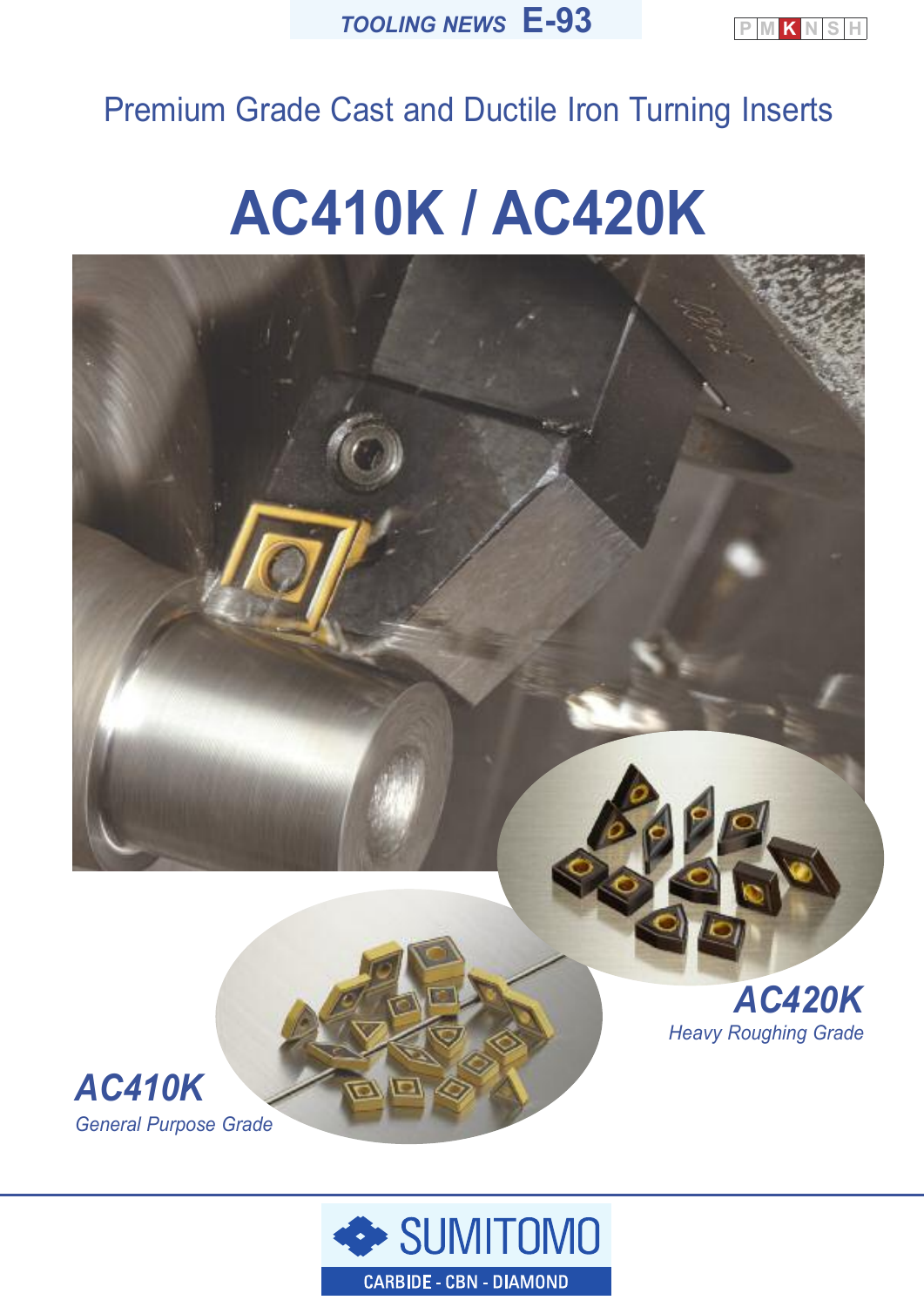## **ACE-Coat AC410K / AC420K**

**Application Range**

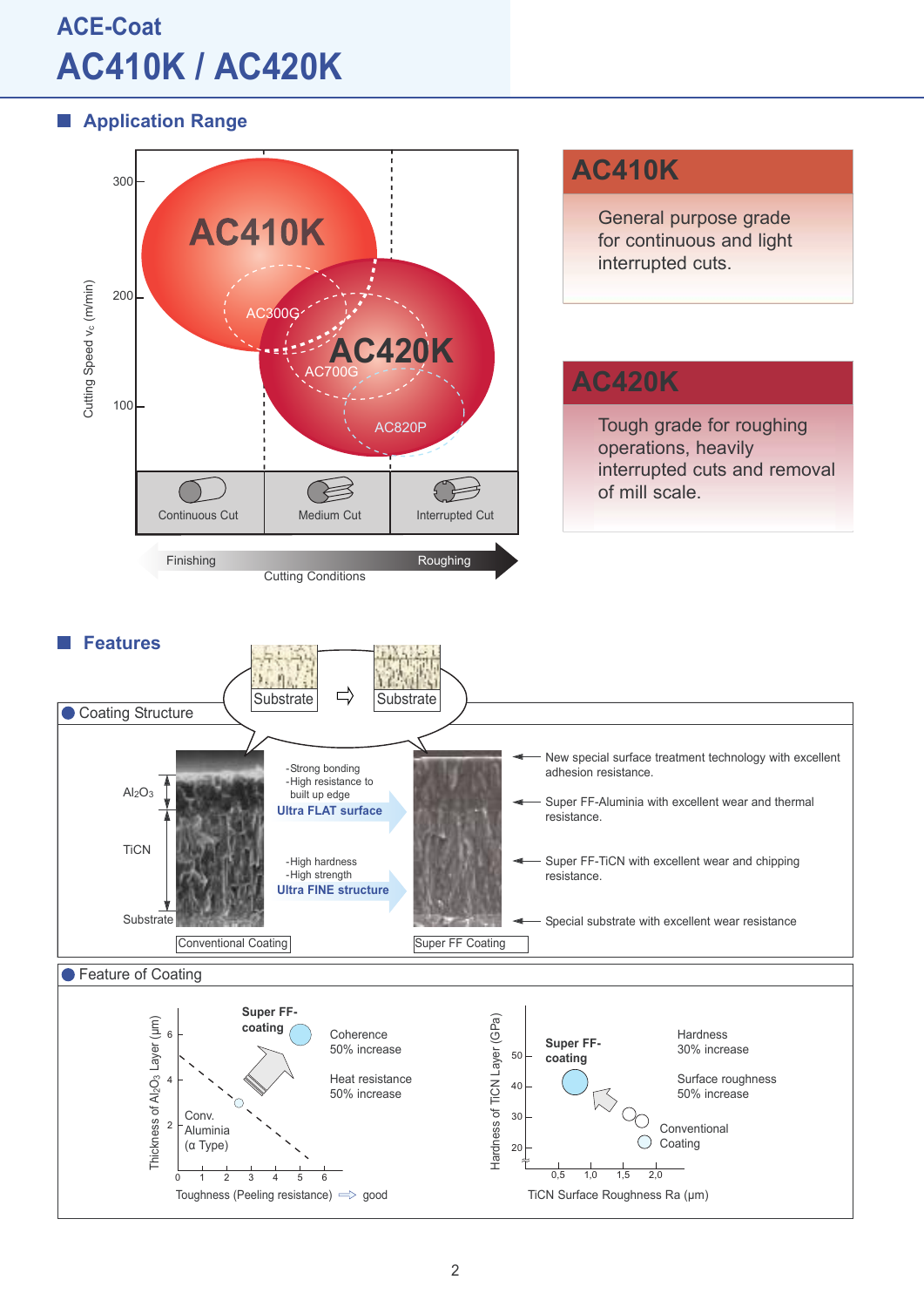## **Insert Selection Negative Type**

| $\circ$ | 80° Diamond Type     |               |               |                           |                 |                |                       |
|---------|----------------------|---------------|---------------|---------------------------|-----------------|----------------|-----------------------|
|         |                      |               | <b>Stock</b>  |                           | Dimensions (mm) |                |                       |
| Shape   | Catalogue No.        | <b>AC410K</b> | <b>AC420K</b> | Cutting<br>edge<br>length | IC              | Thick-<br>ness | <b>Nose</b><br>radius |
|         | <b>CNMG120404NUZ</b> | $\bullet$     |               |                           |                 |                | 0,4                   |
|         | <b>CNMG120408NUZ</b> | $\bullet$     | $\bullet$     | 12,9                      | 12,7            | 4,76           | 0,8                   |
|         | <b>CNMG120412NUZ</b> | $\bullet$     | $\bullet$     |                           |                 |                | 1,2                   |
|         | <b>CNMG120416NUZ</b> | $\bullet$     | $\bullet$     |                           |                 |                | 1,6                   |
|         | CNMG160608NUZ        | $\bullet$     |               |                           |                 |                | 0,8                   |
|         | <b>CNMG160612NUZ</b> | $\bullet$     | $\bullet$     | 16,1                      | 15,875          | 6,35           | 1,2                   |
|         | CNMG160616NUZ        | $\bullet$     | $\bullet$     |                           |                 |                | 1,6                   |
|         | <b>CNMG190612NUZ</b> | $\bullet$     | $\bullet$     | 19,3                      | 19,05           | 6,35           | 1.2                   |
|         | <b>CNMG190616NUZ</b> | $\bullet$     | $\bullet$     |                           |                 |                | 1,6                   |
|         | CNMG120408NGZ        | $\circ$       | $\bullet$     |                           |                 |                | 0,8                   |
|         | CNMG120412NGZ        | $\circ$       | $\bullet$     | 12,9                      | 12,7            | 4,76           | 1,2                   |
|         | <b>CNMG120416NGZ</b> | $\circ$       | $\bullet$     |                           |                 |                | 1,6                   |
|         | <b>CNMG120404NUX</b> | $\bullet$     |               |                           |                 |                | 0.4                   |
|         | <b>CNMG120408NUX</b> | $\bullet$     |               | 12,9                      |                 | 4,76           | 0,8                   |
|         | <b>CNMG120412NUX</b> | $\bullet$     |               |                           | 12,7            |                | 1,2                   |
|         | <b>CNMG120416NUX</b> | $\bullet$     |               |                           |                 |                | 1,6                   |
|         | <b>CNMG160608NUX</b> | $\bullet$     |               |                           |                 |                | 0,8                   |
|         | <b>CNMG160612NUX</b> | $\bullet$     | $\bullet$     | 16,1                      | 15,875          | 6,35           | 1,2                   |
|         | <b>CNMG160616NUX</b> | $\bullet$     | $\bullet$     |                           |                 |                | 1.6                   |
|         | CNMA120404           | $\bullet$     | $\bullet$     |                           |                 |                | 0,4                   |
|         | CNMA120408           | $\bullet$     | $\bullet$     | 12,9                      | 12,7            | 4,76           | 0,8                   |
|         | <b>CNMA120412</b>    | $\bullet$     | $\bullet$     |                           |                 |                | 1.2                   |
|         | CNMA120416           | $\bullet$     | $\bullet$     |                           |                 |                | 1,6                   |
|         | CNMA160608           | $\bullet$     | $\circ$       |                           |                 |                | 0,8                   |
|         | CNMA160612           | ●             | $\bullet$     | 16.1                      | 15,875          | 6,35           | 1,2                   |
|         | CNMA160616           | $\bullet$     | $\bullet$     |                           |                 |                | 1,6                   |
|         | CNMA190612           | $\bullet$     | $\bullet$     |                           |                 |                | 1,2                   |
|         | CNMA190616           | $\bullet$     | $\bullet$     | 19.3                      | 19,05           | 6,35           | 1,6                   |
|         | CNMG120404NLU-W      | $\bullet$     |               |                           |                 |                | 0,4                   |
|         | CNMG120408NLU-W      | $\bullet$     |               | 12,9                      | 12,7            | 4,76           | 0,8                   |
|         | CNMG120412NLU-W      | $\bullet$     |               |                           |                 |                | 1,2                   |
|         | CNMG120408NGU-W      | $\bullet$     |               |                           |                 |                | 0,8                   |
|         | CNMG120412NGU-W      | $\bullet$     |               | 12,9                      | 12,7            | 4,76           | 1,2                   |
|         | CNMG120416NGU-W      | $\bullet$     |               |                           |                 |                | 1,6                   |

## $\textcircled{\tiny{\textcircled{\#}}}$  55° Diamond Type

|   | <b>DNMG150608NUZ</b> |         |      |      |      | 0,8 |
|---|----------------------|---------|------|------|------|-----|
|   | <b>DNMG150612NUZ</b> |         | 15,5 | 12,7 | 6,35 | 1,2 |
|   |                      |         |      |      |      |     |
|   | DNMG150608NGZ        | $\circ$ |      |      |      | 0,8 |
| 8 | <b>DNMG150612NGZ</b> | $\circ$ | 15,5 | 12.7 | 6,35 | 1,2 |
|   |                      |         |      |      |      |     |
|   | <b>DNMG150604NUX</b> |         |      |      |      | 0,4 |
|   | <b>DNMG150608NUX</b> |         |      |      |      | 0,8 |
|   | <b>DNMG150612NUX</b> | ●       | 15,5 | 12,7 | 6,35 | 1,2 |
|   | <b>DNMG150616NUX</b> |         |      |      |      | 1,6 |
|   | <b>DNMA150608</b>    |         |      |      |      | 0,8 |
|   | DNMA150612           |         | 15,5 | 12,7 | 6,35 | 1,2 |
|   |                      |         |      |      |      |     |

## $\boxed{\circ}$

## Square Type

|  | <b>SNMG120408NUZ</b> |         |           |       |               |      | 0,8 |
|--|----------------------|---------|-----------|-------|---------------|------|-----|
|  | <b>SNMG120412NUZ</b> |         |           | 12,7  | 12,7          | 4,76 | 1,2 |
|  | SNMG120416NUZ        |         |           |       |               |      | 1,6 |
|  | SNMG150612NUZ        |         |           |       |               |      | 1,2 |
|  | <b>SNMG150616NUZ</b> |         |           |       | 15,875 15,875 | 6,35 | 1,6 |
|  | SNMG190612NUZ        |         |           |       |               |      | 1,2 |
|  | <b>SNMG190616NUZ</b> |         |           | 19,05 | 19,05         | 6,35 | 1,6 |
|  | SNMG120408NGZ        | $\circ$ |           |       |               |      | 0,8 |
|  | <b>SNMG120412NGZ</b> | $\circ$ | $\bullet$ | 12,7  | 12.7          | 4.76 | 1,2 |
|  | <b>SNMG120416NGZ</b> | $\circ$ | $\bullet$ |       |               |      | 1,6 |
|  | <b>SNMG120408NUX</b> |         |           |       |               |      | 0,8 |
|  | <b>SNMG120412NUX</b> |         |           | 12,7  | 12.7          | 4.76 | 1,2 |
|  | <b>SNMG120416NUX</b> |         |           |       |               |      | 1,6 |
|  | <b>SNMG150612NUX</b> |         |           |       | 15,875 15,875 | 6,35 | 1,2 |
|  | <b>SNMG190612NUX</b> |         |           |       | 19.05         | 6,35 | 1,2 |
|  | <b>SNMG190616NUX</b> |         |           | 19,05 |               |      | 1,6 |
|  | SNMA120408           |         |           |       |               |      | 0,8 |
|  | SNMA120412           |         |           | 12,7  | 12,7          | 4,76 | 1,2 |
|  | SNMA120416           |         |           |       |               |      | 1,6 |
|  | SNMA150612           |         |           |       | 15,875 15,875 | 6,35 | 1,2 |
|  | SNMA190612           |         |           |       |               |      | 1,2 |
|  | SNMA190616           |         |           | 19,05 | 19,05         | 6,35 | 1,6 |

## **ACE-Coat AC410K / AC420K**

#### $\triangle$ Triangel Type

|       |                      |                            | <b>Stock</b>  | Dimensions (mm)           |       |                |                       |
|-------|----------------------|----------------------------|---------------|---------------------------|-------|----------------|-----------------------|
| Shape | Catalogue No.        | <b>AC410K</b>              | <b>AC420K</b> | Cutting<br>edge<br>length | IC    | Thick-<br>ness | <b>Nose</b><br>radius |
|       | <b>TNMG160404NUZ</b> |                            |               |                           |       |                | 0,4                   |
|       | <b>TNMG160408NUZ</b> | $\bullet$                  | ●             | 16,5                      | 9,525 | 4,76           | 0,8                   |
|       | <b>TNMG160412NUZ</b> | $\bullet$                  |               |                           |       |                | 1,2                   |
|       | TNMG160416NUZ        | $\bullet$                  |               |                           |       |                | 1,6                   |
|       | <b>TNMG220408NUZ</b> | $\bullet$                  |               | 22                        | 12,7  | 4,76           | 0,8                   |
|       | <b>TNMG220412NUZ</b> | $\bullet$                  |               |                           |       |                | 1,2                   |
|       | <b>TNMG160408NGZ</b> | $\circ$                    | $\bullet$     |                           |       |                | 0,8                   |
|       | <b>TNMG160412NGZ</b> | $\circ$                    | $\bullet$     | 16,5                      | 9,525 | 4,76           | 1,2                   |
|       |                      |                            |               |                           |       |                |                       |
|       | <b>TNMG160404NUX</b> | $\bullet$                  |               |                           |       |                | 0,4                   |
|       | <b>TNMG160408NUX</b> | $\bullet$<br>16.5<br>9,525 | 4.76          | 0,8                       |       |                |                       |
|       | <b>TNMG160412NUX</b> | $\bullet$                  |               |                           |       |                | 1.2                   |
|       | <b>TNMG220408NUX</b> | $\bullet$                  |               |                           |       |                | 0,8                   |
|       | <b>TNMG220412NUX</b> | $\bullet$                  |               | 22                        | 12,7  | 4,76           | 1.2                   |
|       | <b>TNMG220416NUX</b> | $\bullet$                  |               |                           |       |                | 1,6                   |
|       |                      |                            |               |                           |       |                |                       |
|       | <b>TNMG220416NMU</b> | $\bullet$                  |               | 22                        | 12,7  | 4,76           | 1,6                   |
|       |                      |                            |               |                           |       |                |                       |
|       | <b>TNMA160404</b>    | $\bullet$                  |               |                           |       |                | 0,4                   |
|       | <b>TNMA160408</b>    | $\bullet$                  |               | 16,5                      | 9,525 | 4,76           | 0,8                   |
|       | TNMA160412           | $\bullet$                  |               |                           |       |                | 1,2                   |
|       | <b>TNMA160416</b>    | $\bullet$                  |               |                           |       |                | 1.6                   |
|       | <b>TNMA220408</b>    | $\bullet$                  |               |                           |       |                | 0,8                   |
|       | <b>TNMA220412</b>    | $\bullet$                  |               | 22,0                      | 12,7  | 4,76           | 1,2                   |
|       | TNMA220416           | $\bullet$                  |               |                           |       |                | 1,6                   |

## <sup>35°</sup> Diamond Type

|               | <b>VNMG160404NUZ</b> |  |      |       |      | 0,4 |
|---------------|----------------------|--|------|-------|------|-----|
|               | <b>VNMG160408NUZ</b> |  | 16.6 | 9.525 | 4.76 | 0,8 |
|               |                      |  |      |       |      |     |
|               | <b>VNMG160412NUZ</b> |  |      |       |      | 1,2 |
|               | <b>VNMG160404NUX</b> |  |      |       |      | 0,4 |
| <b>Change</b> | <b>VNMG160408NUX</b> |  | 16.6 | 9.525 | 4.76 | 0,8 |
|               | <b>VNMG160412NUX</b> |  |      |       |      | 1.2 |
|               | <b>VNMA160404</b>    |  |      |       |      | 0,4 |
| 禺             | VNMA160408           |  | 16.6 | 9.525 | 4.76 | 0,8 |
|               | VNMA160412           |  |      |       |      | 1.2 |

#### Trigon Type  $\bigcirc$

| WNMG080404NUZ        |           |           |     |       |      | 0,4 |
|----------------------|-----------|-----------|-----|-------|------|-----|
| <b>WNMG080408NUZ</b> |           |           | 8.7 | 12,7  | 4.76 | 0,8 |
| WNMG080412NUZ        |           |           |     |       |      | 1,2 |
| WNMG080408NGZ        | $\circ$   |           |     |       |      | 0,8 |
| WNMG080412NGZ        | $\circ$   | $\bullet$ | 8.7 | 12.7  | 4.76 | 1,2 |
|                      |           |           |     |       |      |     |
| <b>WNMG080404NUX</b> |           |           |     |       |      | 0,4 |
| <b>WNMG080408NUX</b> |           |           | 8,7 | 12,7  | 4,76 | 0,8 |
| <b>WNMG080412NUX</b> |           |           |     |       |      | 1,2 |
| WNMA080408           |           |           |     |       |      | 0,8 |
| WNMA080412           |           |           | 8,7 | 12.7  | 4,76 | 1,2 |
| WNMA080416           |           | $\bullet$ |     |       |      | 1,6 |
| WNMG060404NLU-W      |           |           |     |       |      | 0,4 |
| WNMG060408NLU-W      |           |           | 6,5 | 9,525 | 4,76 | 0,8 |
| WNMG080404NLU-W      |           |           |     |       |      | 0,4 |
| WNMG080408NLU-W      |           |           | 8.7 | 12,7  | 4.76 | 0,8 |
| WNMG080412NLU-W      |           |           |     |       |      | 1.2 |
| WNMG080408NGU-W      | ●         |           |     |       |      | 0,8 |
| WNMA080412NGU-W      | $\bullet$ |           | 8,7 | 12,7  | 4,76 | 1.2 |
|                      |           |           |     |       |      |     |

 $\bullet$  Euro stock

 $\circ$  Japan stock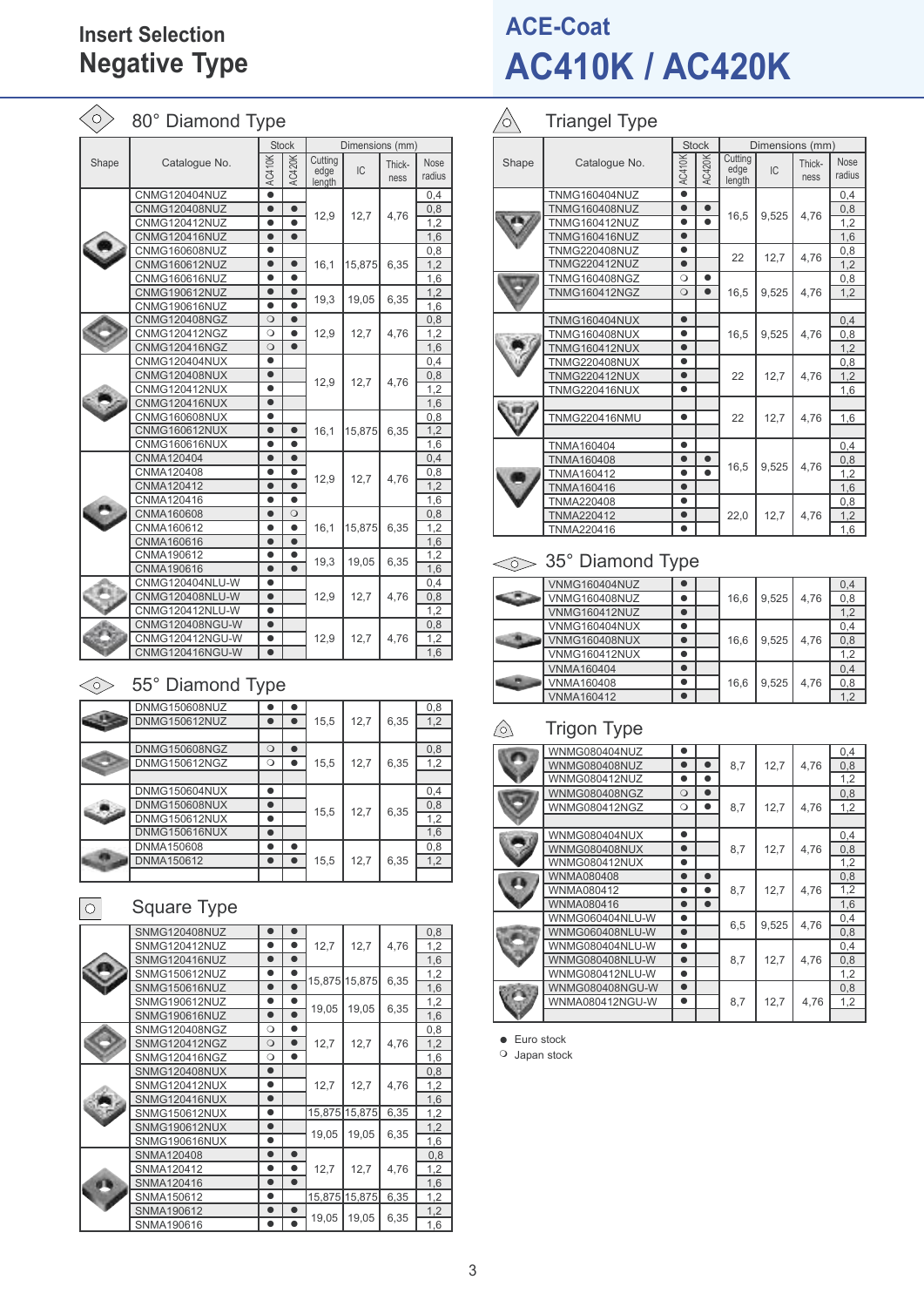## **Insert Selection Positive Type**

| Ω,    |           | 80° Diamond Type     |               |               |                           |                 |                |                       |
|-------|-----------|----------------------|---------------|---------------|---------------------------|-----------------|----------------|-----------------------|
|       | angle     |                      |               | <b>Stock</b>  |                           | Dimensions (mm) |                |                       |
| Shape | Relief    | Catalogue No.        | <b>AC410K</b> | <b>AC420K</b> | Cutting<br>edge<br>length | IC              | Thick-<br>ness | <b>Nose</b><br>radius |
|       |           | <b>CCMT060202NSU</b> | $\bullet$     |               | 6,4                       | 6,35            | 2,38           | 0,2                   |
|       |           | CCMT060204NSU        |               |               |                           |                 |                | 0,4                   |
|       |           | CCMT09T304NSU        | n             |               | 9,7                       | 9,525           | 3,97           | 0,4                   |
|       |           | CCMT09T308NSU        | n             |               |                           |                 |                | 0,8                   |
|       |           | CCMT120404NSU        |               |               |                           | 12,7            | 4,76           | 0,4                   |
|       | $7^\circ$ | <b>CCMT120408NSU</b> |               |               | 12,9                      |                 |                | 0,8                   |
|       |           | CCMT09T304NMU        |               |               |                           |                 |                | 0,4                   |
|       |           | CCMT09T308NMU        |               |               | 9,7                       | 9,525           | 3,97           | 0,8                   |
|       |           |                      |               |               |                           |                 |                |                       |
|       |           | CCMT09T304NLU-W      |               |               |                           |                 |                | 0,4                   |
|       |           | CCMT09T308NLU-W      | $\bullet$     |               | 9,7                       | 9,525           | 3,97           | 0,8                   |
|       |           |                      |               |               |                           |                 |                |                       |

## $\textcircled{\tiny{\textcircled{\#}}} 55^{\circ}$  Diamond Type

|   | DCMT070202NSU |  |      |       |      | 0,2 |
|---|---------------|--|------|-------|------|-----|
|   | DCMT070204NSU |  | 7.7  | 6.35  | 2.38 | 0,4 |
|   | DCMT070208NSU |  |      |       |      | 0,8 |
|   | DCMT11T302NSU |  |      |       |      | 0,2 |
| ⇁ | DCMT11T304NSU |  | 11.6 | 9.525 | 3.97 | 0.4 |
|   | DCMT11T308NSU |  |      |       |      | 0.8 |
|   | DCMT11T304NMU |  |      |       |      | 0.4 |
|   | DCMT11T308NMU |  | 11.6 | 9.525 | 3.97 | 0,8 |
|   |               |  |      |       |      |     |

#### $\begin{array}{|c|} \hline \rule{0pt}{12pt} \rule{0pt}{2.5pt} \rule{0pt}{2.5pt} \rule{0pt}{2.5pt} \rule{0pt}{2.5pt} \rule{0pt}{2.5pt} \rule{0pt}{2.5pt} \rule{0pt}{2.5pt} \rule{0pt}{2.5pt} \rule{0pt}{2.5pt} \rule{0pt}{2.5pt} \rule{0pt}{2.5pt} \rule{0pt}{2.5pt} \rule{0pt}{2.5pt} \rule{0pt}{2.5pt} \rule{0pt}{2.5pt} \rule{0pt}{2.5pt} \rule{0pt}{2.5pt} \rule{0pt}{2.5pt}$ Square Type

|  | SCMT09T304NSU |  | $9.525$ 9.525 |       | 3.97 | 0.4 |
|--|---------------|--|---------------|-------|------|-----|
|  | SCMT09T308NSU |  |               |       |      | 0,8 |
|  | SCMT120404NSU |  | 12.7          |       |      | 0,4 |
|  | SCMT120408NSU |  |               | 12.7  | 4.76 | 0.8 |
|  | SCMT09T308NMU |  | 9.525         | 9.525 | 3.97 | 0.8 |
|  | SCMT120408NMU |  | 12.7          | 12.7  | 4.76 | 0.8 |
|  |               |  |               |       |      |     |

 $\bullet$  Euro stock

 $\circ$  Japan stock

## **ACE-Coat AC410K / AC420K**

#### $\triangle$ Triangle Type

|       | angle        |                      |        | <b>Stock</b>  |                           | Dimensions (mm) |                |                       |
|-------|--------------|----------------------|--------|---------------|---------------------------|-----------------|----------------|-----------------------|
| Shape | Relief       | Catalogue No.        | AC410K | <b>AC420K</b> | Cutting<br>edge<br>length | IC              | Thick-<br>ness | <b>Nose</b><br>radius |
|       |              | TCMT110204NSU        |        |               |                           |                 |                | 0,4                   |
|       | $7^\circ$    | <b>TCMT110208NSU</b> |        |               | 11.0                      | 6,35            | 2,38           | 0,8                   |
|       |              | TCMT16T304NSU        |        |               |                           |                 |                | 0,4                   |
|       |              | TCMT16T308NSU        |        |               | 16,5                      | 9,525           | 2,38           | 0,8                   |
|       |              | TPMT110304NSU        |        |               |                           |                 |                | 0,4                   |
|       | $11^{\circ}$ | TPMT110308NSU        |        |               | 11.0<br>16,5              | 6,35            | 3,18           | 0,8                   |
|       |              | TPMT160404NSU        |        |               |                           |                 |                | 0,4                   |
|       |              | TPMT160408NSU        |        |               |                           | 9,525           | 4,76           | 0,8                   |

### <sup>35°</sup> Diamond Type

|   |      | <b>VBMT110304NSU</b> |  | 11.0 | 6.35  | 3.18 | 0,4 |
|---|------|----------------------|--|------|-------|------|-----|
| 吗 | . 5° | <b>VBMT110308NSU</b> |  |      |       |      | 0,8 |
|   |      | <b>VBMT160404NSU</b> |  | 16.6 | 9.525 | 4.76 | 0,4 |
|   |      | <b>VBMT160408NSU</b> |  |      |       |      | 0,8 |
|   |      | <b>VCMT160404NSU</b> |  | 16.6 | 9.525 | 4.76 | 0,4 |
|   |      | <b>VCMT160408NSU</b> |  |      |       |      | 0,8 |
|   |      |                      |  |      |       |      |     |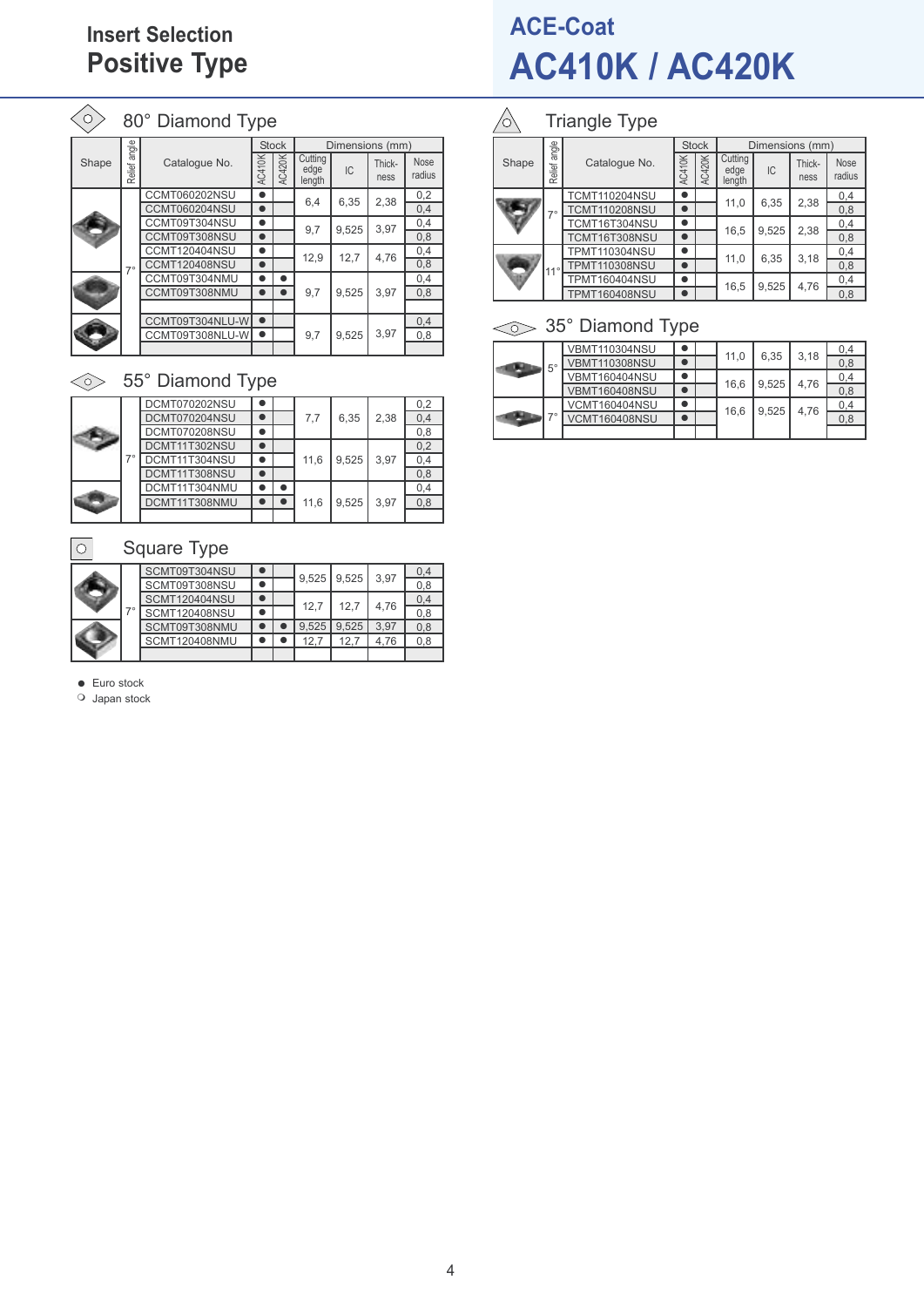## **ACE-Coat AC410K / AC420K**

### $\circ$

 $\bullet$ 

 $\bigcap$ 

## **Performance**



### **AC410K** Continuous Cutting **AC420K** Heavy and Interrupted Cutting



### **Chipbreaker Selection**



### Negative Type **Positive Type** Positive Type



### **Recommended Cutting Conditions**

| <b>Work Material</b>        |               | <b>Grey Cast Iron (GG)</b> |                                       |                           |               |                | <b>Ductile Cast Iron (GGG)</b>        |                           |  |  |  |
|-----------------------------|---------------|----------------------------|---------------------------------------|---------------------------|---------------|----------------|---------------------------------------|---------------------------|--|--|--|
| <b>Cutting Condition</b>    | Grade         | Breaker                    | <b>Cutting Speed</b><br>$v_c$ (m/min) | Feed Rate<br>$f$ (mm/rev) | Grade         | <b>Breaker</b> | <b>Cutting Speed</b><br>$v_c$ (m/min) | Feed Rate<br>$f$ (mm/rev) |  |  |  |
| <b>Continuous-Light Cut</b> | <b>AC410K</b> | UZ                         | 200-350-500                           | $0, 1 - 0, 25 - 0, 4$     | <b>AC410K</b> | GZ             | 150-300-450                           | $0, 1 - 0, 25 - 0, 4$     |  |  |  |
| <b>Medium Interrupted</b>   | <b>AC410K</b> | GZ                         | 150-275-400                           | $0, 1 - 0, 3 - 0, 5$      | <b>AC410K</b> | GZ             | 150-250-350                           | $0, 1 - 0, 3 - 0, 5$      |  |  |  |
| <b>Heavy Interrupted</b>    | <b>AC420K</b> | GZ                         | 100-200-300                           | $0, 1 - 0, 3 - 0, 5$      | <b>AC420K</b> | GZ             | 80-150-220                            | $0, 1 - 0, 3 - 0, 5$      |  |  |  |
| <b>Heavy Cut</b>            | <b>AC420K</b> | flat                       | 100-175-250                           | $0,1 - 0,35 - 0,6$        | <b>AC420K</b> | flat           | 80-130-180                            | $0, 1 - 0, 3 - 0, 5$      |  |  |  |